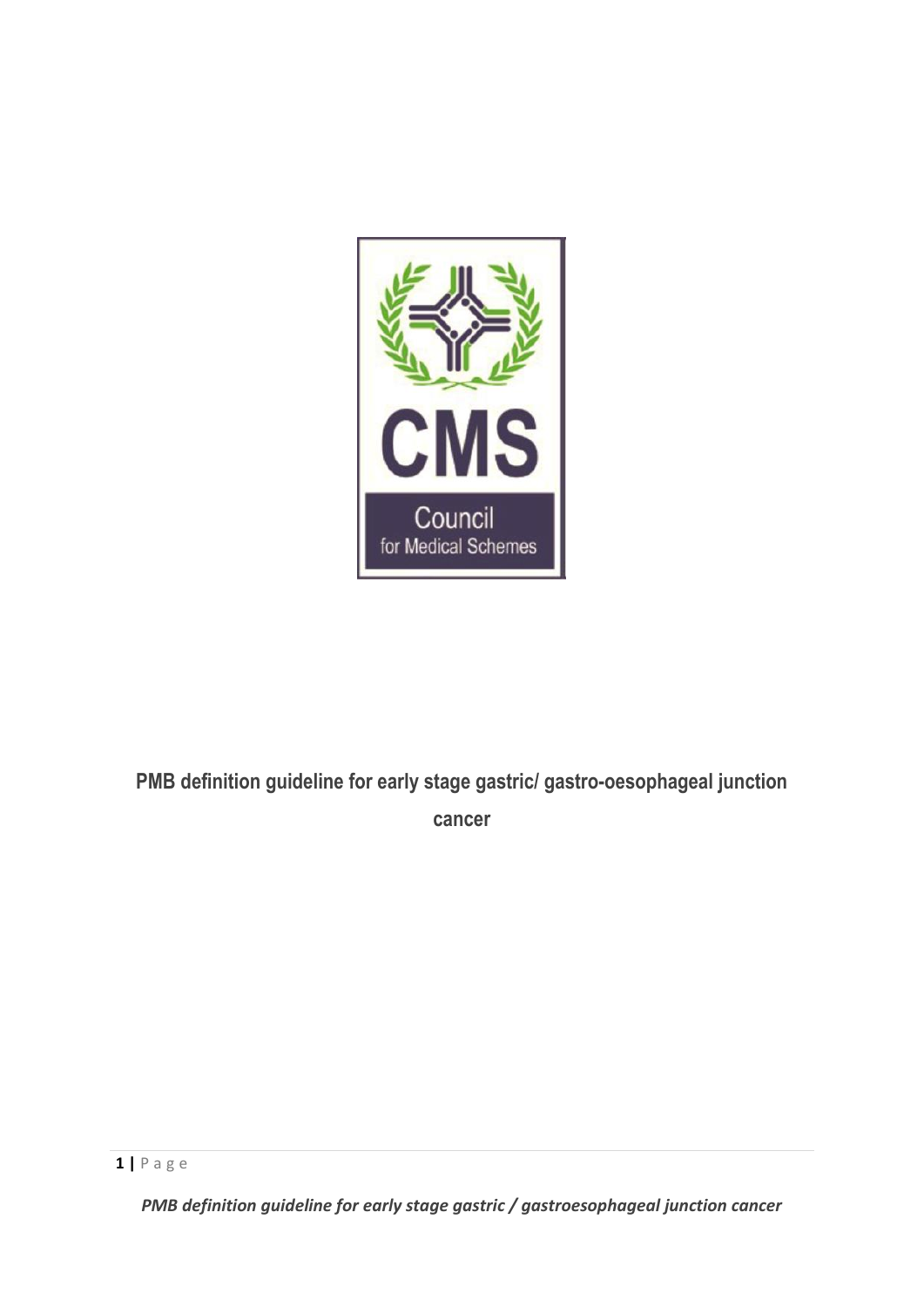#### *Disclaimer:*

*The early stage gastric / gastro-oesophageal junction (GEJ) cancer benefit definition has been developed for the majority of standard patients. These benefits may not be sufficient for outlier patients. Therefore Regulation 15(h) and 15(I) may be applied for patients who are inadequately managed by the stated benefits. The benefit definition does not describe specific in-hospital management such as theatre, anaesthetists, anaesthetist drugs and nursing care. However, these interventions form part of care and are prescribed minimum benefits*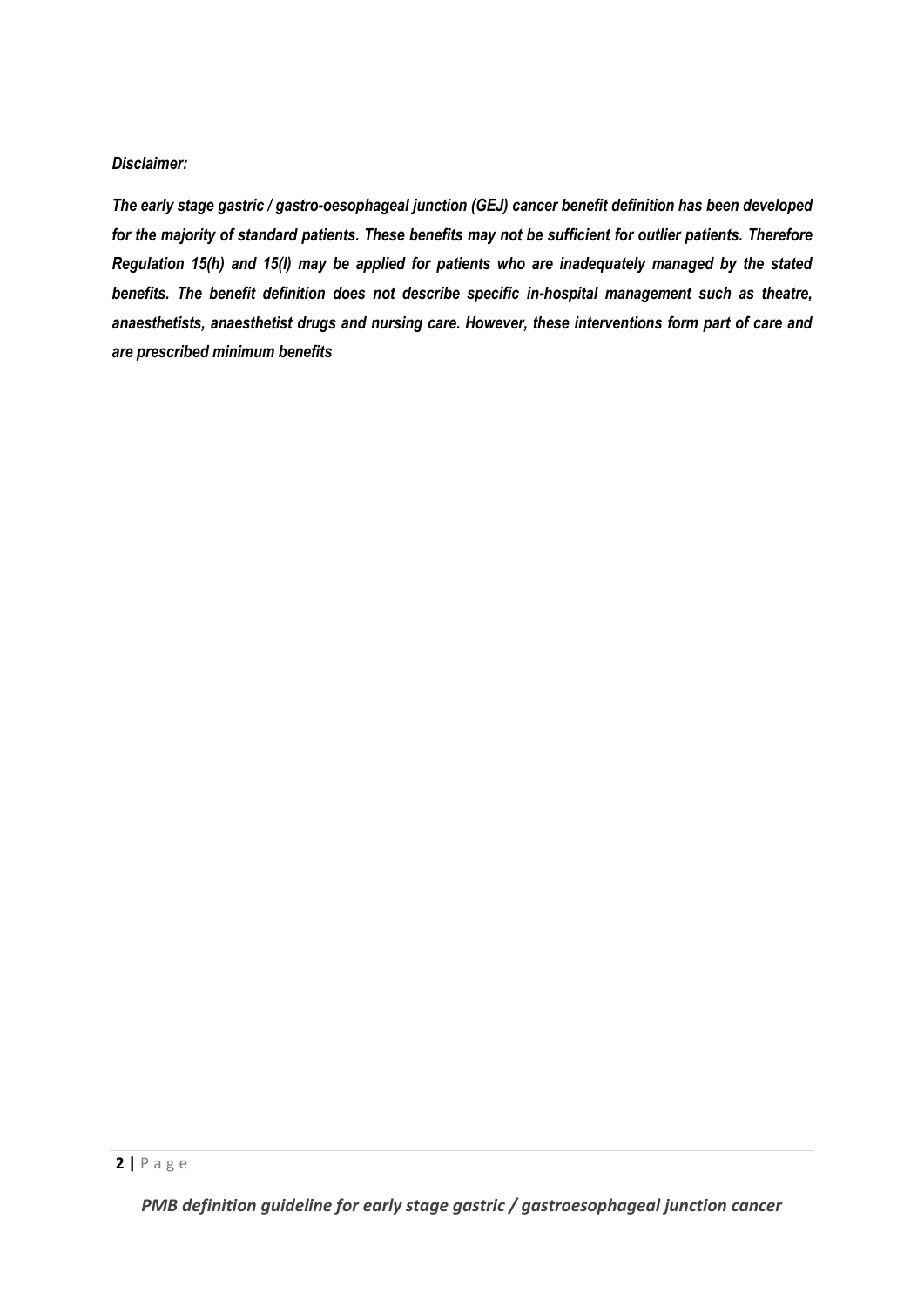# **Table of Contents**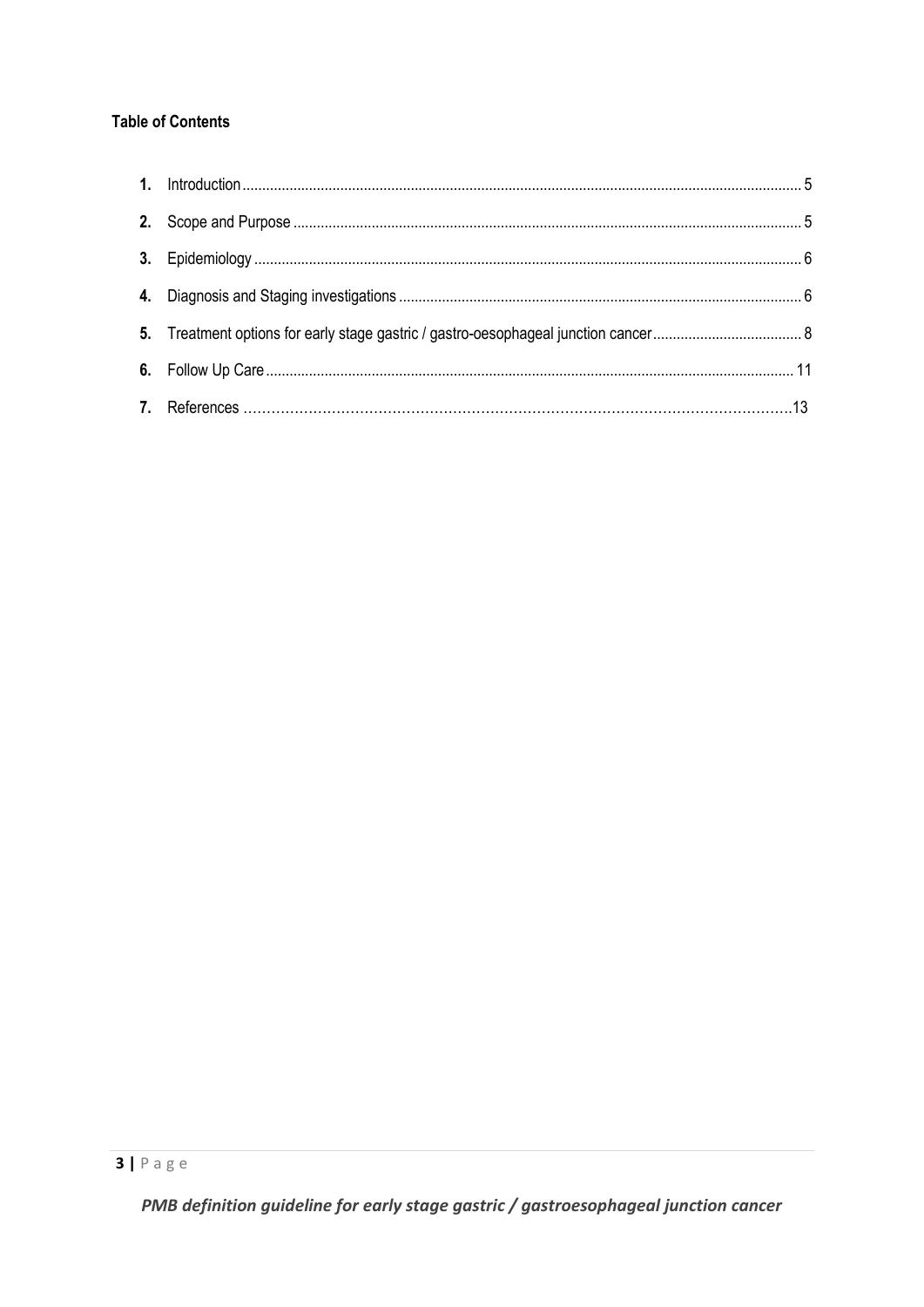# **Abbreviations**

| 5FU         | Fluorouracil                       |
|-------------|------------------------------------|
| <b>CMS</b>  | <b>Council for Medical Schemes</b> |
| СT          | Computed tomographic               |
| <b>DTPs</b> | Diagnosis treatment pairs          |
| <b>EMR</b>  | Endoscopic mucosal resection       |
| EGC         | Early gastric carcinomas           |
| <b>ESD</b>  | Endoscopic submucosal dissection   |
| <b>EUS</b>  | Endoscopic ultrasound              |
| <b>FBC</b>  | <b>Full Blood Count</b>            |
| <b>GEJ</b>  | Gastro-oesophageal junction        |
| PMB         | Prescribed minimum benefit         |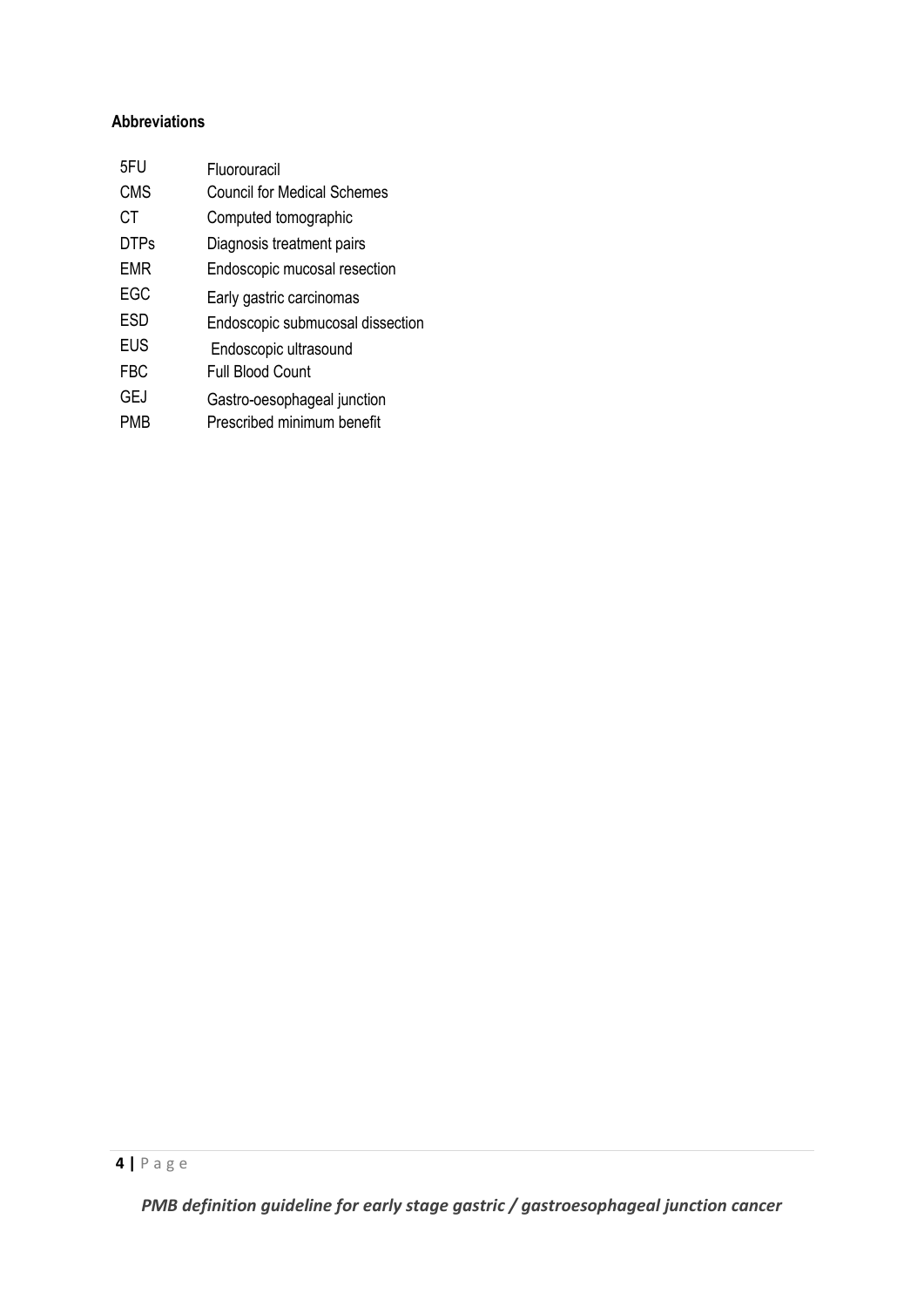- **1. Introduction** 
	- 1.1. The legislation governing the provision of the prescribed minimum benefits (PMBs) is contained in the Regulations enacted under the Medical Schemes Act, 131 of 1998 (the Act). In respect of some of the diagnosis treatment pairs (DTPs), medical scheme beneficiaries find it difficult to know their entitlements in advance. In addition, medical schemes interpret these benefits differently, resulting in a lack of uniformity of benefit entitlements.
	- 1.2. The benefit definition project is coordinated by the Council for Medical Schemes (CMS) and aims to define the PMB package as well as to guide the interpretation of the PMB provisions by relevant stakeholders.
- **2. Scope and purpose**
	- 2.1. This is a recommendation for the diagnosis, treatment and care of individuals with early stage gastric/gastro-oesophageal junction (GEJ) cancer in any clinically appropriate setting as outlined in the Act.
	- 2.2 The purpose is to improve clarity in respect of funding decisions by medical schemes, taking into consideration evidence based medicine, affordability and in some instances cost-effectiveness.

| ICD 10 code       | <b>WHO</b> description                                        |
|-------------------|---------------------------------------------------------------|
| C <sub>16.0</sub> | Malignant neoplasm, cardia                                    |
| C <sub>16.1</sub> | Malignant neoplasm, fundus of stomach                         |
| C <sub>16.2</sub> | Malignant neoplasm, body of stomach                           |
| C <sub>16.3</sub> | Malignant neoplasm, pyloric antrum                            |
| C <sub>16.4</sub> | Malignant neoplasm, pylorus                                   |
| C <sub>16.5</sub> | Malignant neoplasm, lesser curvature of stomach, unspecified  |
| C <sub>16.6</sub> | Malignant neoplasm, greater curvature of stomach, unspecified |
| C <sub>16.8</sub> | Malignant neoplasm, overlapping lesion of stomach             |
| C <sub>16.9</sub> | Malignant neoplasm, stomach, unspecified                      |
| D00.2             | Carcinoma in situ, stomach                                    |

#### **Table 1: Possible ICD10 codes for identifying early stage gastric / gastro-oesophageal junction cancer**

### **5 |** P a g e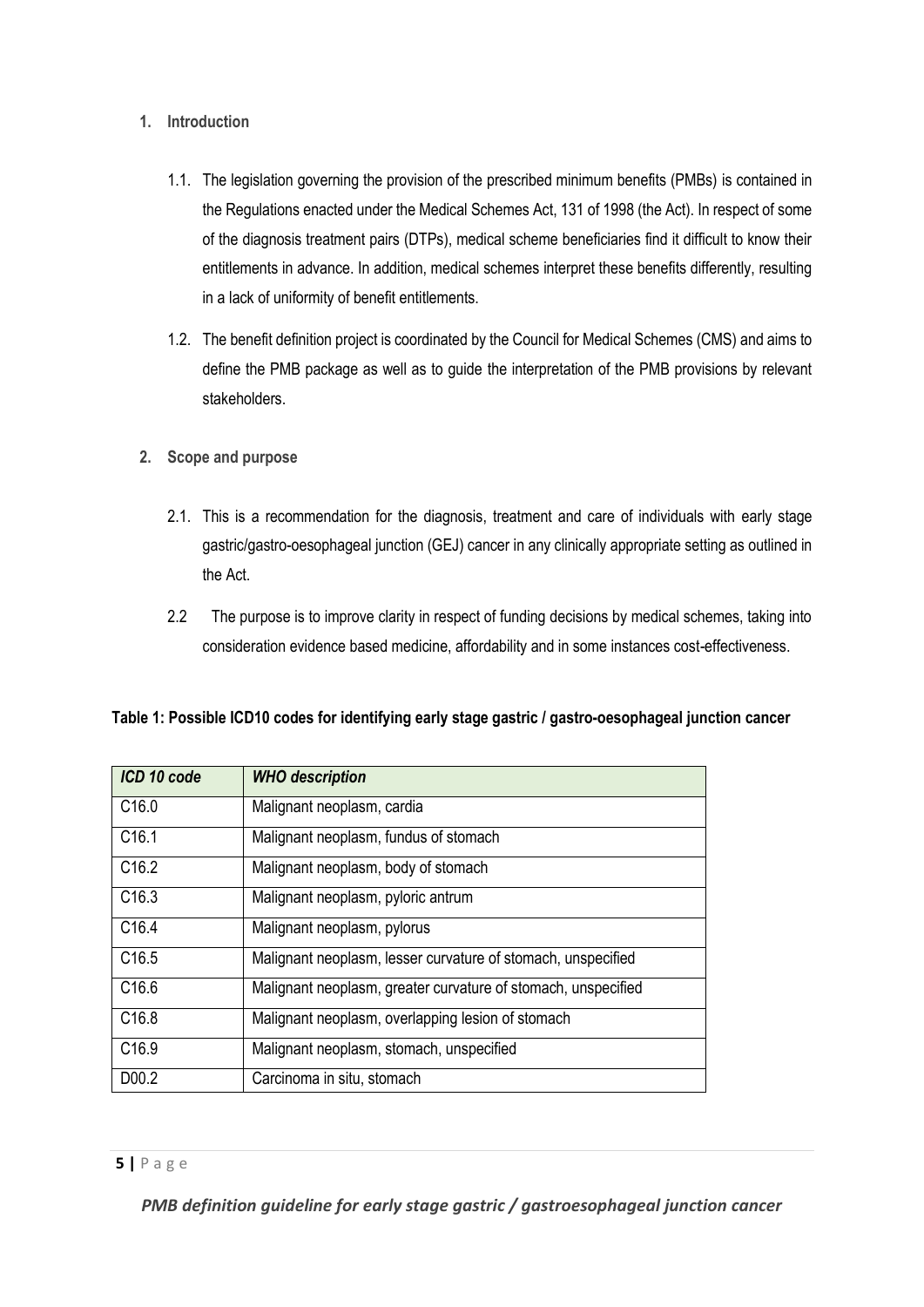#### **3. Epidemiology**

- 3.1. Despite the marked decline of incidences of gastric cancer over the past decades, approximately 990 000 people globally are diagnosed with gastric cancer, and gastric cancer is reported to be the 4th most common incident cancer (Ferlay, Shin, Bray, Forman, Mathers & Parkin, 2008; Jemal, Center & DeSantis, 2010).
- 3.2. In Africa, gastric cancer is ranked the twelfth most common cancer (Ferlay, Shin & Bray, 2010). Southern Africa has an incidence rate of 11.9/100 000 (Ferlay, Autier, Boniol, Heanue, Colombet & Boyle, 2007). In South Africa, gastric cancer is the  $7<sup>th</sup>$  most frequent cancer and is ranked the 9<sup>th</sup> leading cause of death amongst the cancers (Global Burden of Disease Cancer Collaboration, 2016).
- 3.3. In most countries, gastric cancer is reported to show a constant declining trend (Parkin, Bray, & Ferlay, 2005; Singh and Ghoshal, 2006) and part of the decline may be due to the recognition of risk factors such as H. pylori and other dietary and environmental risks (Lunet and Barros, 2003). The mechanism by which H. pylori contributes to gastric carcinogenesis is still largely unknown.

#### **4. Diagnostic and staging investigations**

- 4.1. Adenocarcinomas account for 95% of all gastric carcinomas (Howson, Hiyama & Wynder, 1986) and based on the level of invasion, early gastric carcinomas (EGC) by definition is an invasion that is confined to the mucosa and submucosa, irrespective of lymph node metastasis (Angelelli, Lanora & Scardapane, 2001). As prognosis of gastric carcinoma is closely correlated with stage of disease at the time of diagnosis, early detection and treatment of gastric cancer is vital improving the survival rate at 5 years to greater than 90% (Jung, Won, & Kong, 2014; Onodera, Tokunaga & Yoshiyuki, 2004).
- 4.2. Histology, full blood count (FBC), liver and renal function tests are routine tests and recommended as PMB level of care.
- 4.3. Chest x-ray may be used to detect lung metastases, pleural effusion and aspiration.
- 4.4. CT chest, abdomen and liver is PMB level of care and is useful in identifying the primary tumor, assessing for local spread as well as detection of lymph node involvement and distant metastasis.

**<sup>6</sup> |** P a g e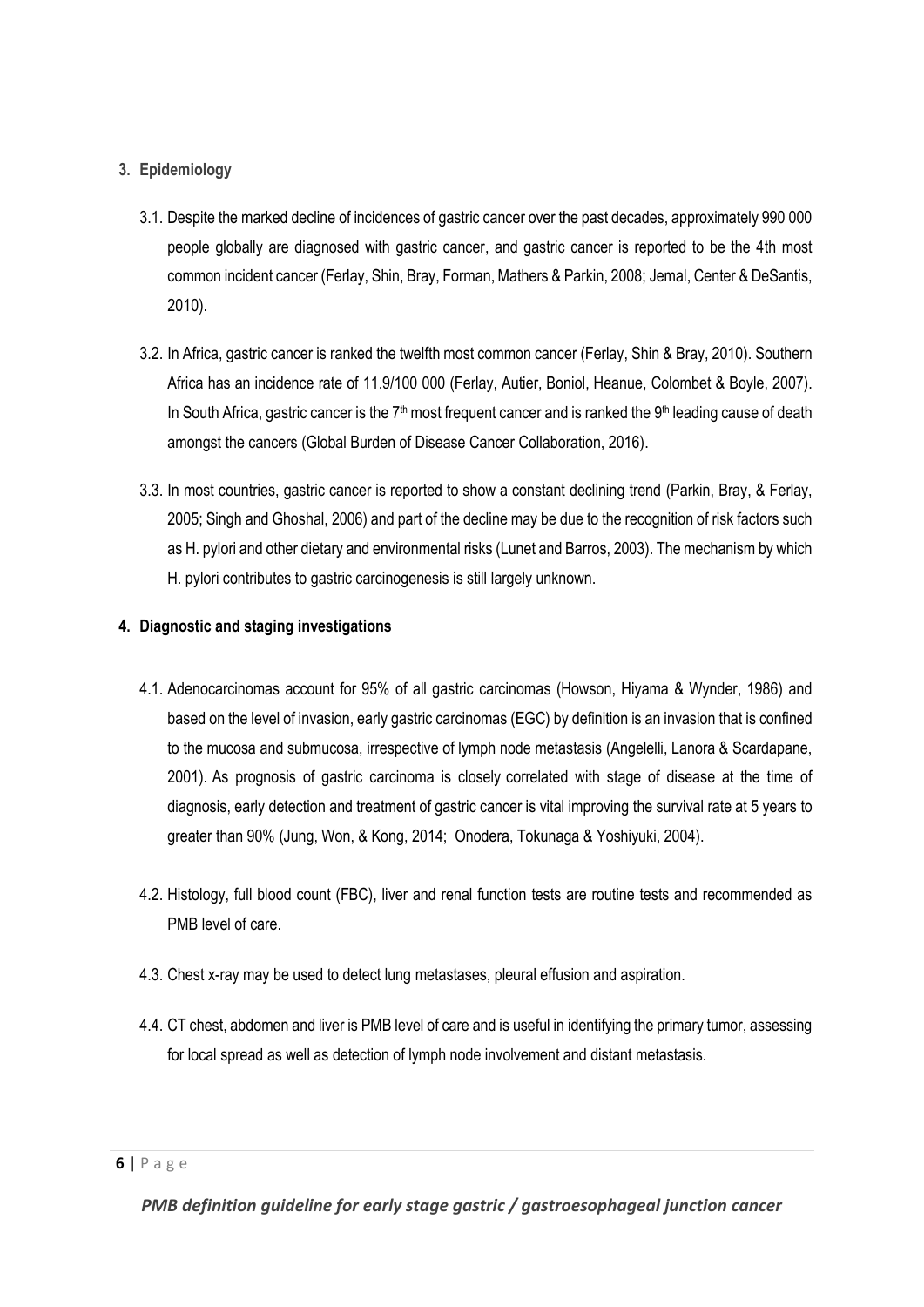- 4.5. Upper gastrointestinal endoscopy remains the gold standard to detect and diagnose gastric cancer. It is performed so as to assess for macroscopic appearance of the stomach as well as the morphology and location of the lesion(s) in question (Russell, Hsu & Mansfield).
- 4.6. Endoscopic ultrasound (EUS) is a useful staging tool in gastric cancer, specifically to determine pretherapy T and N stages so as to guide the sequence of therapy as well as enhance the information on the extent of disease (Fairweather, Jajoo, Sainani, Bertagnolli & Wang, 2015; Yoshinaga, Oda, Nonaka, Kushima & Saito, 2012). It is also used preoperatively to assess the submucosal vasculature in order to predict intraoperative bleeding during endoscopic therapy. Apart from the utility of EUS for diagnosing invasion depth, EUS can be used preoperatively to assess the submucosal vasculature in order to predict intraoperative bleeding during endoscopic therapy (Kikuchi, Lizuka & Hoteya, 2011).
- 4.7. The depth of mural invasion and the presence of extragastric lesions can be determined with endoscopic ultrasonography (US) and computed tomography (CT).
- 4.8. To overcome the limitations of contrast-enhanced imaging, diagnostic laparoscopy is strongly recommended as an additional staging tool to avoid nontherapeutic laparotomy. Staging laparoscopy can detect radiographically occult peritoneal metastases and prevent futile laparotomy in patients with gastric adenocarcinoma. This is evidenced by reports of up to 30% of patients with no preoperative evidence of metastatic disease that harbor occult intra-abdominal metastases that cannot be detected radiographically by modern imaging techniques (Kriplan and Kapur, 1991; Possik, Franco & Pires, 1986; Sarela, Lefkowitz, Brennan & Karpeh, 2006).
- 4.9. Given the relatively low sensitivities for detection of gastric cancer, the value of PET/CT in diagnosis and evaluation remains controversial (Dassen, Lips, Hoekstra & Pruijt, 2009; Filik, Kir & Aksel, 2015; Kim, Kang & Lee, 2006). PET scan is not recommended as PMB level of care.

# **Table 2: PMB level of care for the diagnosis and staging work up of early stage gastric cancer / gastroesophageal junction**

| <b>Description</b>         |                                         | <b>Frequency</b>               |
|----------------------------|-----------------------------------------|--------------------------------|
| <b>Clinical assessment</b> | Consultations with                      | 2 consultations per speciality |
|                            | practitioner,<br>primary<br>care        |                                |
|                            | gastroenterologist, oncologist, surgeon |                                |
| <b>Imaging: Radiology</b>  | CT chest                                |                                |
|                            | CT abdomen, pelvis                      |                                |

#### **7 |** P a g e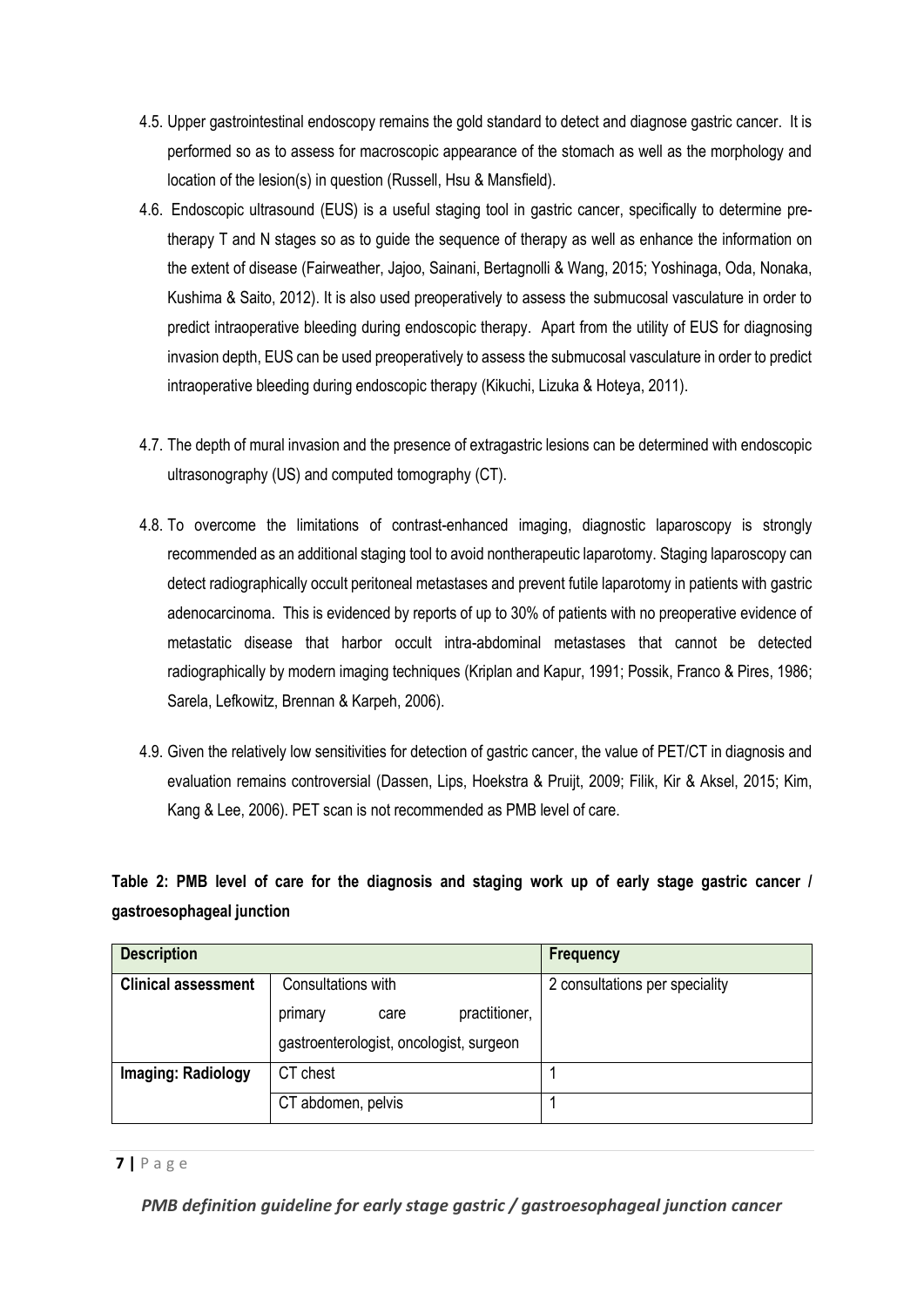|                            | Chest x-ray                       |  |
|----------------------------|-----------------------------------|--|
| Laboratory                 | Full blood count                  |  |
| investigations             | Liver function test               |  |
|                            | Renal function                    |  |
| <b>Imaging: Procedures</b> | Gastroscopies: upper GI           |  |
|                            | Contrast meal - only if indicated |  |
|                            | Diagnostic laparoscopy            |  |
|                            | Endoscopic ultrasound             |  |
| <b>Histology</b>           | Histology/ cytology               |  |
| assessment                 |                                   |  |

#### **5. Treatment options for early stage gastric / gastro-oesophageal junction cancer**

Involvement of a multidisciplinary strategy for the treatment of patients with newly diagnosed gastric / gastrooesophageal junction cancer is strongly recommended. Several factors such as the patient's underlying comorbidities, performance status and electrolyte imbalances are some of the factors that should be considered in the evaluation of such as a patient for surgical treatment. The potential beneficial effects on survival and quality of life from a short period of preoperative rehabilitation to optimise their operative course, is increasingly recognised (Gill, Baker & Gottschalk, 2003; Shimada, Okazumi & Koyama, 2011; Sawatzky, Kehler & Ready, 2014).

#### 5.1. Surgical management

Surgery has traditionally been regarded as the standard of care for EGC and surgical resection has long been the primary treatment for gastric cancers.

The following surgical interventions of early stage gastric cancer are PMB level of care:

5.1.1. Endoscopic resection

Endoscopic resection for EGC is indicated in patients with negligible risk of lymph node metastasis and is a minimally invasive treatment that allows the patient to preserve the entire stomach and maintain a good quality of life. The main endoscopic techniques used are endoscopic mucosal resection (EMR) and endoscopic submucosal dissection (ESD) (Balmadrid and Hwang, 2015; Oka, Tanaka & Kaneko,2006; Probst, Pommer & Golger, 2010).

5.1.2. Total gastrectomy with lymph node resection

The surgical treatment options for gastric cancer include laparoscopic gastric resection, or open gastrectomy. A multicentre case series of 1294 patients undergoing laparoscopic surgery,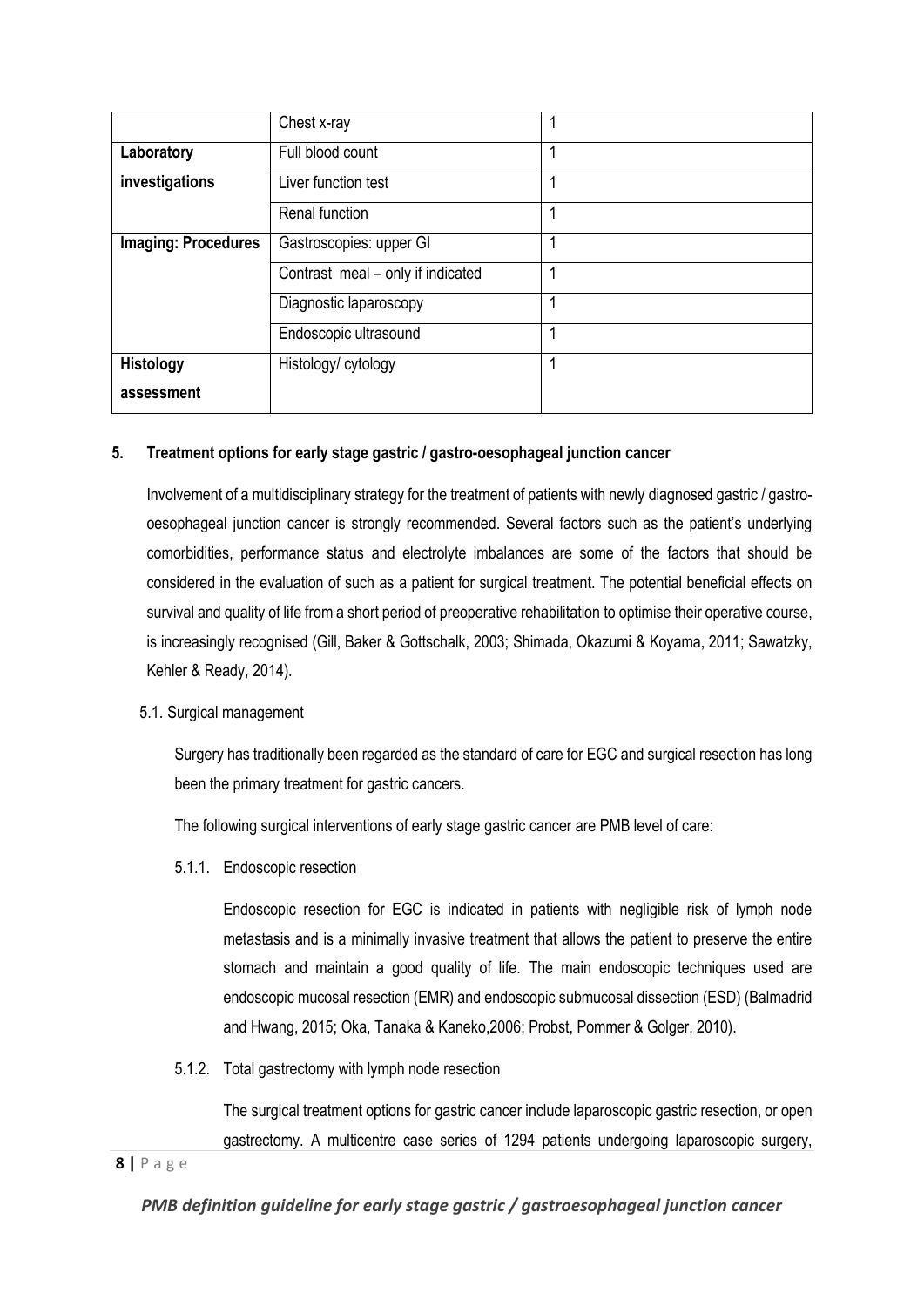reported 5 year disease free survival to be 99.8% for stage IA disease, 98.7% for stage IB disease, and 85.7% for stage II disease (Kitano, Shiraishi & Uyama, 2007).

5.1.3. Esophagogastrectomy with lymph node resection

Patients with proximal tumours usually require an esophagectomy or extended gastrectomy, with the stomach or jejunum used for intestinal continuity.

5.1.4. Subtotal gastrectomy with lymph node resection

Comparisons disease-free survival between total and subtotal gastrectomy for distal gastric cancer has shown no significant difference in overall or disease free survival. The 5-year overall survival rate is 41% for total gastrectomy and 43% for subtotal gastrectomy is 41% and 43% respectively (Brancato and Miner, 2008). Subtotal gastrectomy has been associated with better nutritional outcomes and better quality of life when compared with total gastrectomy (Bozzetti, Marubini & Bonfanti, 1999).

5.2. Chemotherapy

The following perioperative chemotherapy agents are used only for gastric carcinoma of the distal esophagus or gastroesophageal junction (Cunningham, Allum & Stenning, 2006; Macdonald, Smalley & Benedetti, 2001; Sumpter, Harper-Wynne & Cunningham, 2005).

- Epirubicin,
- 5FU
- **Cisplatin**
- **Capecitabine**
- 5.2.1. The MAGIC trial involved random assignment of 503 patients with resectable stage IB-IV gastric cancer to either perioperative chemotherapy of epirubicin cisplatin, 5-FU (ECF)] and surgery or surgery alone. The 5-year survival rate, following a median follow up of years, was 36% in the perioperative chemotherapy group vs 23% in the surgery alone group (HR = 0.75; 95%CI: 0.6- 0.93; P = 0.009) ( Cassidy, Saltz, Twelves, Van Cutsem, Hoff, Kang, Saini, Gilberg & Cunningham, 2011).
- 5.2.2. Adjuvant therapy for gastric cancer has been investigated in a number of clinical trials to improve outcomes for gastric cancer and to define the appropriate adjuvant regimen. A major survival benefit from postoperative adjuvant chemoradiotherapy has been demonstrated by the INT0116 trial.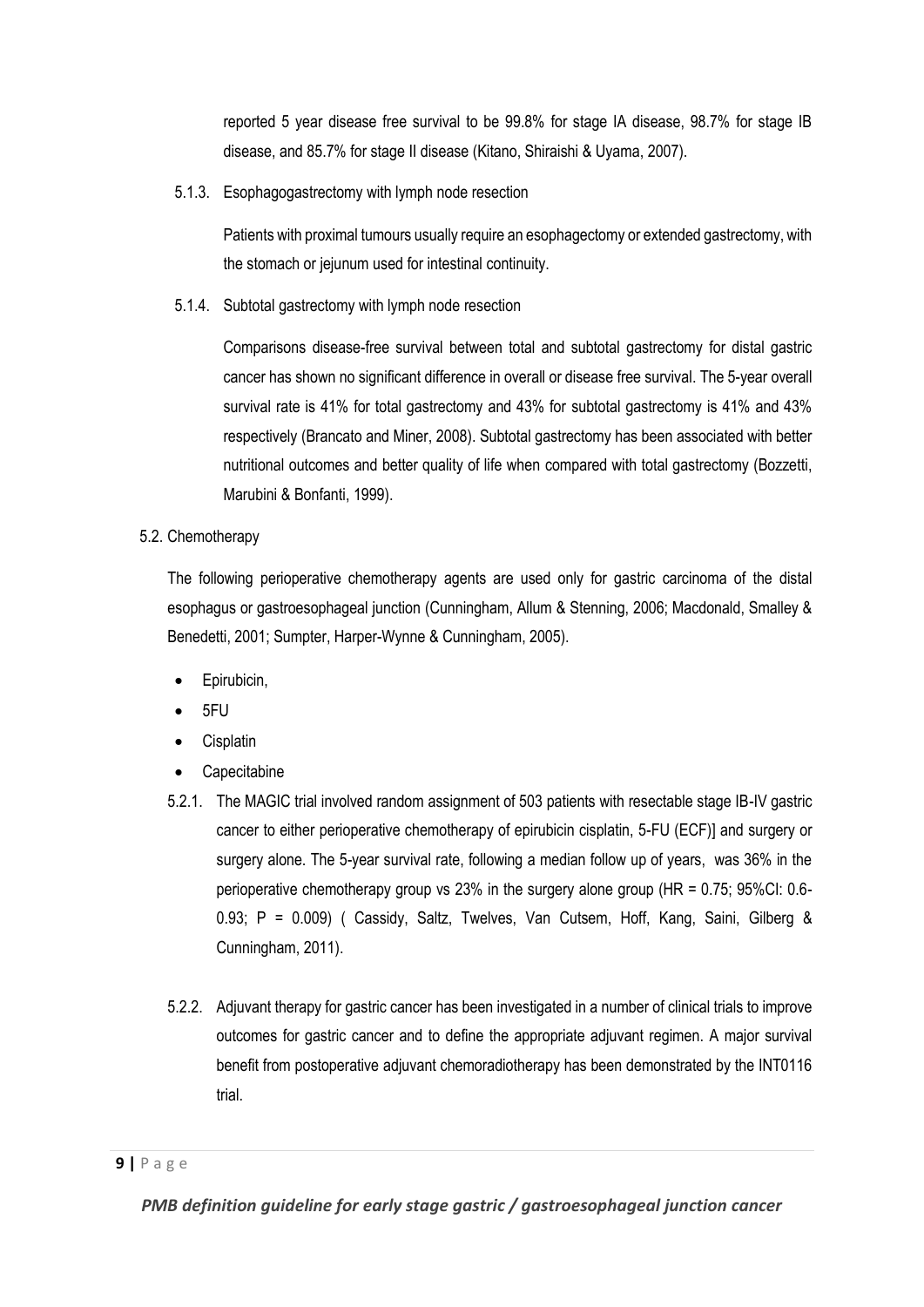- 5.2.3. Following surgery, 556 patients stage IB-IV gastric cancer were randomly assigned to either observation or adjuvant therapy with 4 monthly cycles of bolus 5-fluorouracil (5-FU) and leucovorin combined with radiation to 45 Gray in 25 fractions. The 3-year survival rate was 50% in the CRT group vs 41% in the surgery alone group ( $P = 0.005$ ) (Van Hagen, Hulshof & Van Lanschot, 2012).
- 5.2.4. Capecitabine is recommended as an alternative to 5FU. Capecitabine is at least equivalent to 5- FU in terms of overall survival in patients with gastrointestinal cancers (Cassidy et al, 2011).
- 5.2.5. The medicines listed below may be used in recognised combinations.

**Table 3: Chemotherapy and chemoradiation options in early stage gastric cancer**

| <b>Indication</b>        | <b>Treatment description</b> | <b>Medicine details</b>           |
|--------------------------|------------------------------|-----------------------------------|
| Gastric - peri-operative | Epirubicin<br>Chemotherapy   |                                   |
|                          |                              | Cisplatin                         |
|                          |                              | Fluorouracil                      |
|                          |                              | Capecitabine (alternative to 5FU) |
| Gastric - adjuvant       | Chemoradiation               | Fluorouracil                      |
|                          |                              | Levofolinic acid                  |
|                          |                              | Capecitabine                      |

#### 5.3. Radiation therapy

#### **Table 4: Radiation therapy in early stage gastric / GEJ-junction cancer**

Conventional Radiation therapy

Definitive Chemoradiation

- 25 – 28# over 5 weeks, TD 45 -50.4 Gy

Neo-adjuvant chemoradiation

- 23# over 5 weeks, TD 41.4 Gy
- 25# over 5 weeks, TD 45 Gy

Adjuvant chemoradiation

- 25 – 28# over 5 weeks, TD 45 – 50.4 Gy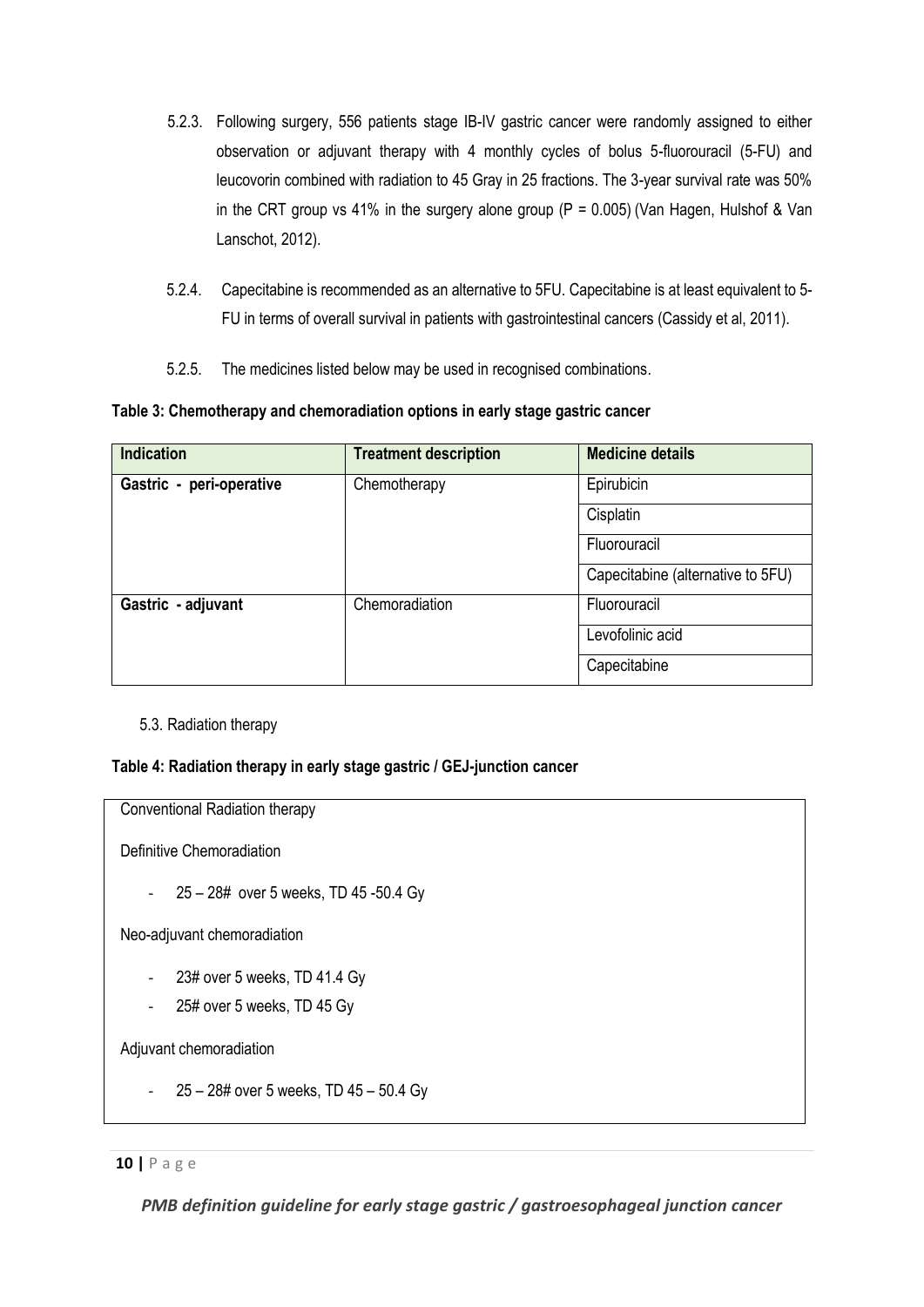### **6. Follow up care**

The table below provides a guide on recommendations for follow up of gastric/ GEJ cancer as PMB level of care.

# **Table 5: Frequency of interventions considered to be PMB level of care in early stage gastric / GEJ cancer during therapy and up to 10 years post diagnosis**

|                            |                     | Frequency      | Up to 2 years post     | $3 - 10$<br>post<br>years | Recurrent work $up$ – only if there is |
|----------------------------|---------------------|----------------|------------------------|---------------------------|----------------------------------------|
|                            |                     | during therapy | diagnosis              | diagnosis                 | suspicion of disease recurrence        |
|                            |                     |                | Frequency per year     |                           |                                        |
| <b>Clinical assessment</b> | Consultations       | Depends on the | Every 6 months for the | Once per annum            |                                        |
|                            |                     | treatment      | first 2 years          |                           |                                        |
|                            |                     | intervention   |                        |                           |                                        |
| Imaging: Radiology         | CT chest, abdomen,  |                |                        |                           | $\sqrt{}$                              |
|                            | pelvis              |                |                        |                           |                                        |
|                            | Chest x-ray         |                |                        |                           | $\sqrt{}$                              |
| Pathology                  | Full blood count    | 6              | $\overline{2}$         | 1                         | $\sqrt{}$                              |
|                            | Liver function test | 6              | $\mathbf{2}$           | 4                         | $\sqrt{}$                              |
|                            | Renal function      | 6              | 0                      | $\mathbf{0}$              | $\sqrt{}$                              |
|                            | Gastroscopies       | 1              |                        | 1                         | $\sqrt{}$                              |
| Imaging<br>÷               | Contrast meal       | 0              | 0                      | $\mathbf 0$               | V                                      |
| <b>Procedures</b>          | Diagnostic          | 0              | 0                      | $\mathbf 0$               | $\sqrt{}$                              |
|                            | laparoscopy         |                |                        |                           |                                        |

**11 |** P a g e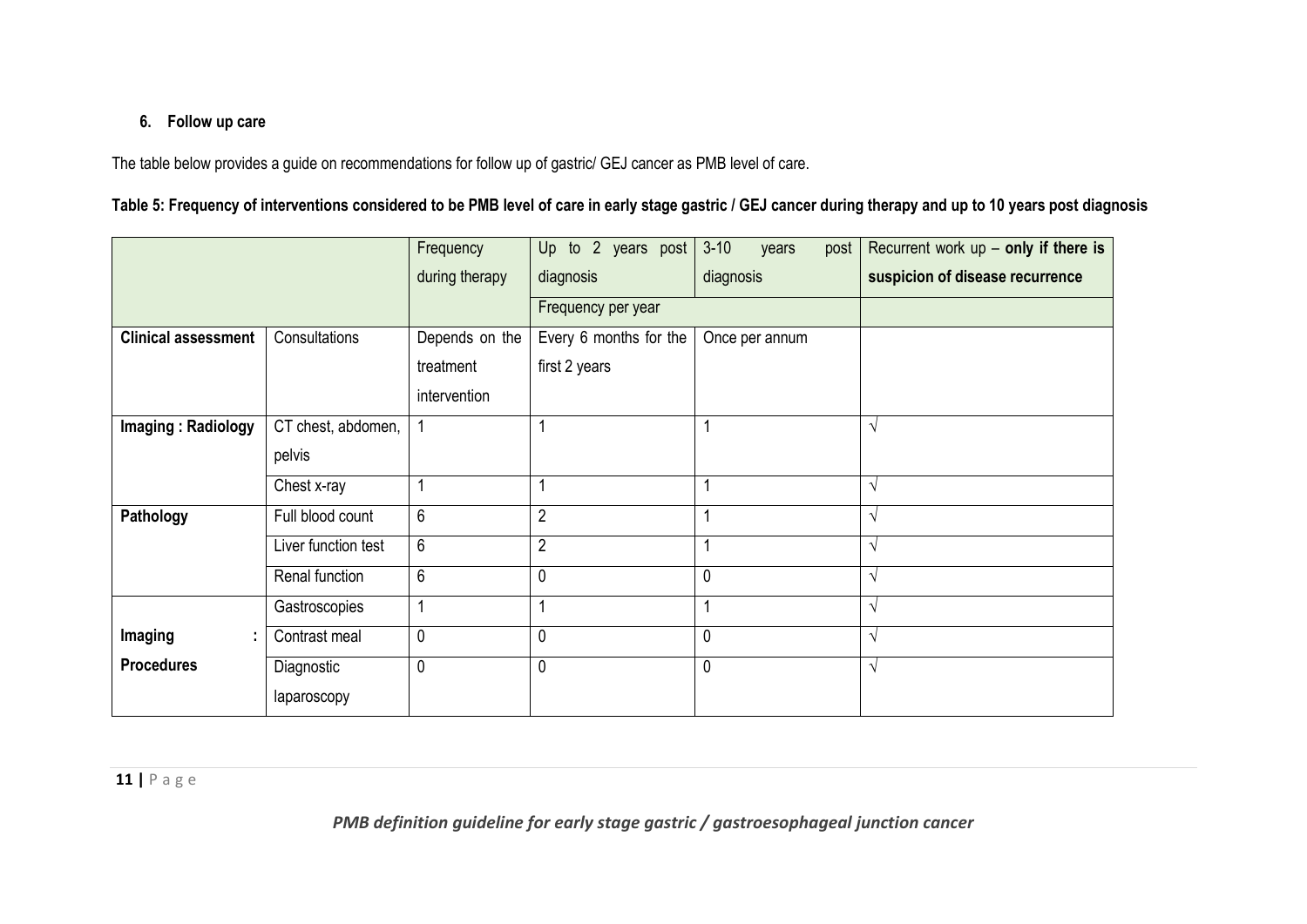|                  | Endoscopic          |    |  |  |
|------------------|---------------------|----|--|--|
|                  | ultrasound          |    |  |  |
| <b>Histology</b> | Histology/ cytology | J. |  |  |
| assessment       |                     |    |  |  |

**This guideline will be due for update on 31 December 2018**

**12 |** P a g e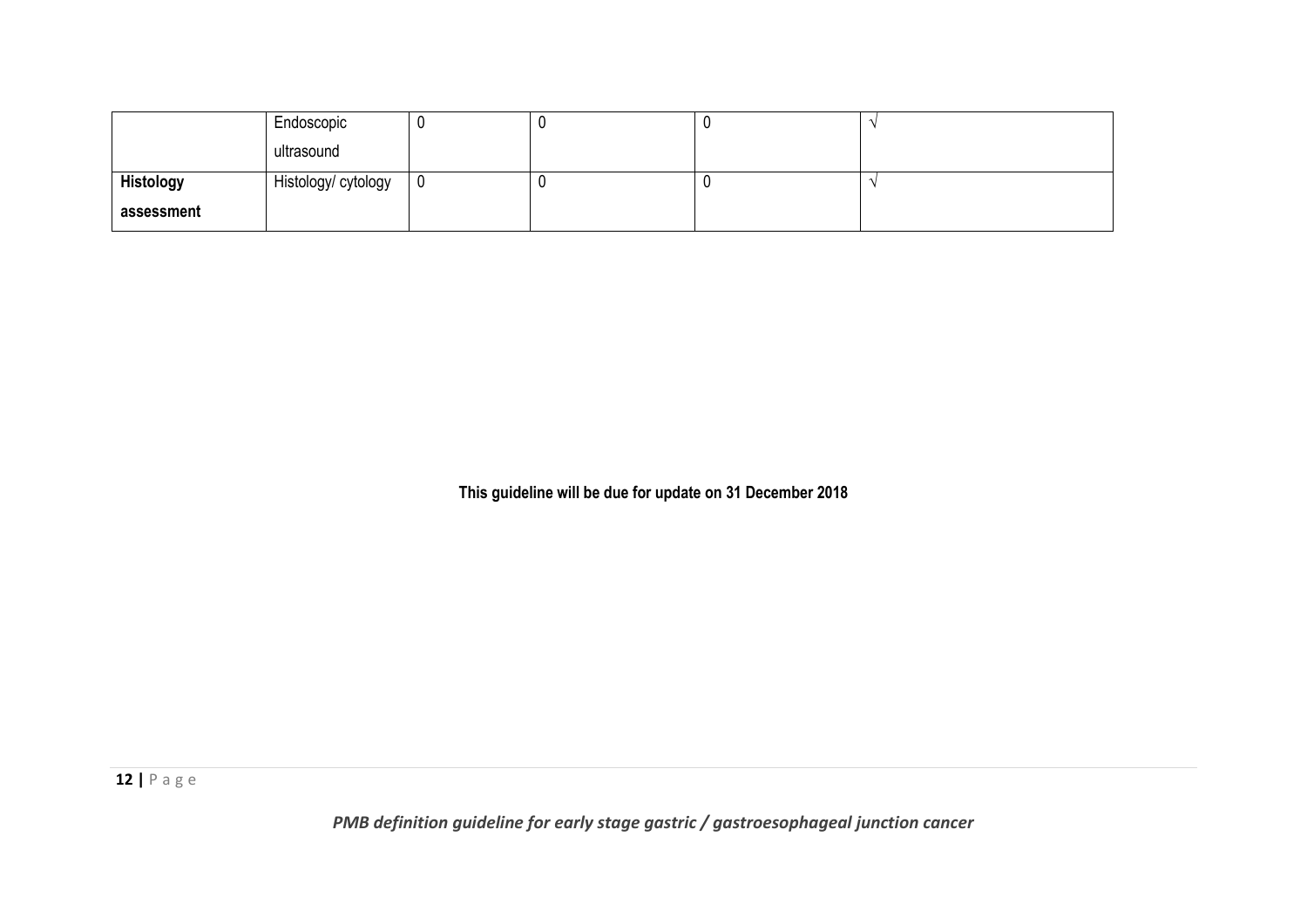#### **7. References**

Angelelli, G., Ianora, A.A. & Scardapane, A. 2001. A. Role of computerized tomography in the staging of gastrointestinal neoplasms. *Seminars in Surgical Oncology*, 20:109–121.

Balmadrid, B. and Hwang, J.H. 2015. Endoscopic resection of gastric and oesophageal cancer. *Gastroenterology Report,* 3(4):330-338.

Bozzetti, F., Marubini, E. & Bonfanti, G. 1999. Italian Gastrointestinal Tumor Study Group. Subtotal versus total gastrectomy for gastric cancer: five-year survival rates in a multicentre randomized Italian trial. *Annals of Surgery*, 230(2):170-178.

Brancato, S. and Miner, T.J. 2008. Surgical management of gastric cancer: review and consideration for total care of the gastric cancer patient. *Current Treatment Options in Gastroenterology*, 11(2); 109-118.

Cassidy, J., Saltz, L., Twelves, C., Van, Cutsem. E., Hoff, P., Kang, Y., Saini, J.P., Gilberg, F. & Cunningham, D. 2011. Efficacy of capecitabine versus 5-fluorouracil in colorectal and gastric cancers: a meta-analysis of individual data from 6171 patients. *Annals of Oncology*, (12):2604-9.

Cunningham, D., Allum, W.H. & Stenning, S.P. 2006. Perioperative chemotherapy versus surgery alone for resectable gastroesophageal cancer. *New England Journal of Medicine*, 355:11–20.

Dassen, A.E., Lips, D.J., Hoekstra, C.J. & Pruijt, J.F. 2009. FDG-PET has no definite role in preoperative imaging in gastric cancer. *European Journal of Surgical Oncology*, 35:449–455.

Fairweather, M., Jajoo, K., Sainani, N., Bertagnolli, M.M. & Wang, J. 2015. Accuracy of EUS and CT imaging in preoperative gastric cancer staging. *Journal of Surgical Oncology*, 111(8):1016-1020.

Ferlay, J., Autier, P., Boniol, M., Heanue, M., Colombet, M. & Boyle, P. 2007. Estimates of the cancer incidence and mortality in Europe in 2006. *Annals of Oncology*, 18: 581-592

Ferlay, J., Shin, H.R. & Bray, F. 2010. Estimates of worldwide burden of cancer in 2008: GLOBOCAN. 2008. *International Journal of Cancer*, 127: 2893–917.

Ferlay, J., Shin, H.R., Bray, F., Forman, D., Mathers, C. & Parkin, D.M. GLOBOCAN. 2008 v2.0, Cancer Incidence and Mortality Worldwide: IARC Cancer Base No. 10 [Internet] Lyon, France: *International Agency for Research on Cancer*. Available from: [http://globocan.iarc.fr](http://globocan.iarc.fr/) [Accessed 12 January 2017]

Filik, M., Kir, K.M. & Aksel B. 2015. The Role of 18F-FDG PET/CT in the Primary Staging of Gastric Cancer. *Molecular Imaging and Radionuclide Therapy*, 24(1):15-20.

Gill, T.M., Baker, D.I. & Gottschalk, M. 2003. A prehabilitation program for physically frail community-living older persons. *Archives of Physical Medicine and Rehabilitation*, 84(3):394-404.

Global Burden of Disease Cancer Collaboration. 2016. Global, Regional, and National Cancer Incidence, Mortality, Years of Life Lost, Years Lived With Disability, and Disability-Adjusted Life-years for 32 Cancer Groups, 1990 to 2015. A Systematic Analysis for the Global Burden of Disease Study. *Journal of the American Medical Association-Oncology*, E1-E25.

Howson, C.P., Hiyama, T. & Wynder, E.L. 1986. The decline in gastric cancer: epidemiology of an unplanned triumph. *Epidemiologic Reviews*: 8:1–27.

Jemal, A., Center, M.M., & DeSantis, C. 2010. Global patterns of cancer incidence and mortality rates and trends. *Cancer Epidemiology Biomarkers & Prevention*, 19:1893–907.

#### **13 |** P a g e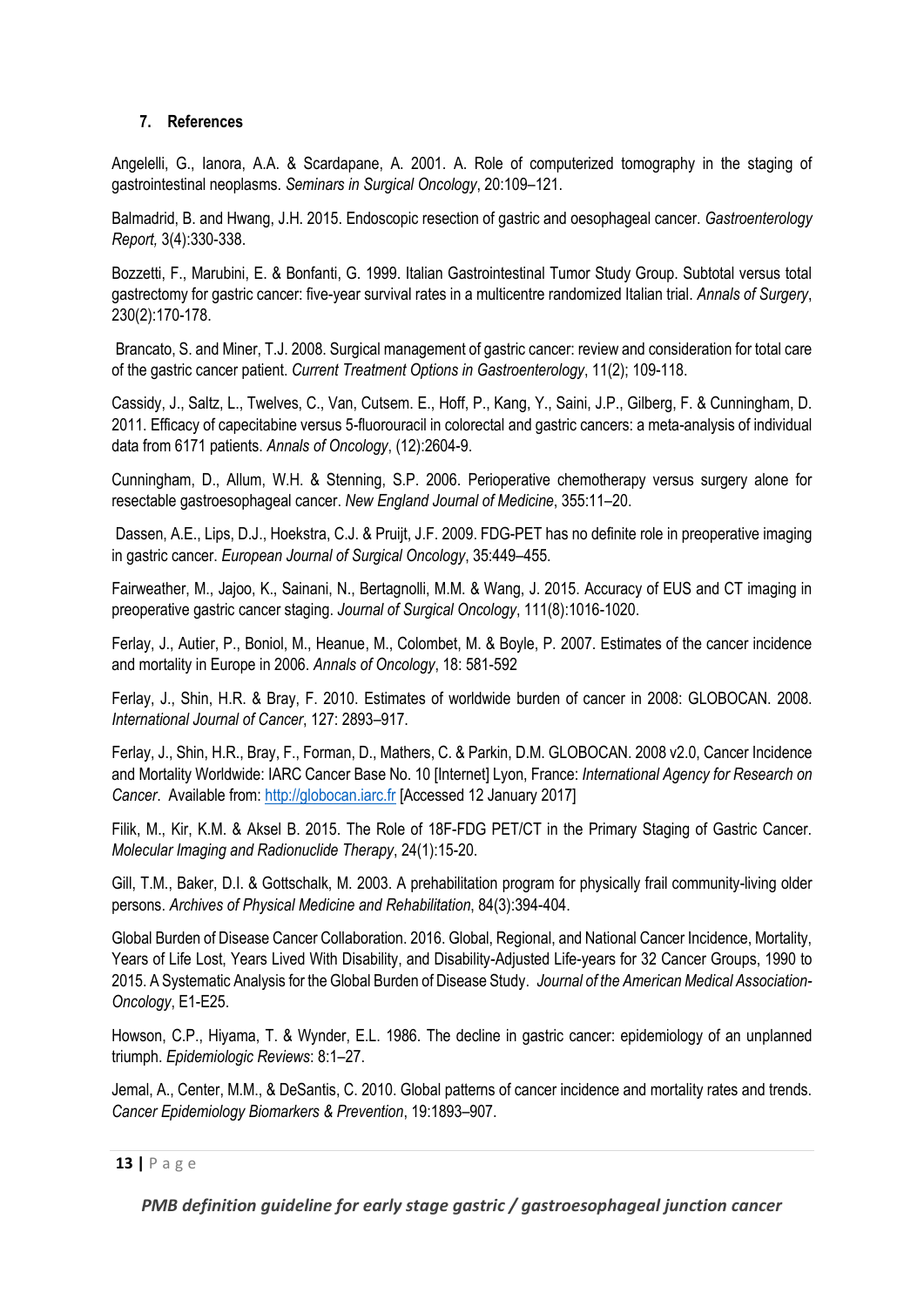Jung, K.W., Won, Y.J. & Kong, H.J. 2014. Cancer statistics in Korea: incidence, mortality, survival, and prevalence in 2011. *Cancer Research and Treatment*, 46(2); 109–123.

Kikuchi, D., Lizuka, T. & Hoteya, S. 2011. Usefulness of endoscopic ultrasound for the prediction of intraoperative bleeding of endoscopic submucosal dissection for gastric neoplasms. *Journal of Gastroenterology and Hepatology*: vol. 26, no. 1, pp. 68–72.

Kim, S.K., Kang, K.W. & Lee, J.S. 2006. Assessment of lymph node metastases using 18F-FDG PET in patients with advanced gastric cancer. *European Journal of Nuclear Medicine and Molecular Imaging*, 33:148-55.

Kitano, S., Shiraishi, N. & Uyama, I. 2007. A multicenter study on oncologic outcome of laparoscopic gastrectomy for early cancer in Japan. *Annals of Surgery*, 245; 68-72.

Kriplani, A.K. and Kapur, B.M. 1991. Laparoscopy for pre-operative staging and assessment of operability in gastric carcinoma. *Gastrointestinal Endoscopy*; 37:441–443.

Lunet, N. & Barros, H. 2003. Helicobacter pylori infection and gastric cancer: facing the enigmas. *International Journal of Cancer,* 106: 953-960.

Macdonald, J.S., Smalley, S.R. & Benedetti, J. 2001. Chemoradiotherapy after surgery compared with surgery alone for adenocarcinoma of the stomach or gastroesophageal junction. *New England Journal of Medicine*, 345:725–730.

Oka, S., Tanaka, S. & Kaneko, I. 2006. Advantage of endoscopic submucosal dissection compared with EMR for early gastric cancer. *Gastrointestinal Endoscopy*, 64: 877–883.

Onodera, H., Tokunaga, A. & Yoshiyuki, T. 2004. Surgical outcome of 483 patients with early gastric cancer: prognosis, postoperative morbidity and mortality, and gastric remnant cancer. *Hepatogastroenterology*: 51; 82–85.

Parkin, D.M., Bray, F. & Ferlay, J. 2005. Global cancer statistics, 2002. *CA cancer journal for clinicians*, 55: 74- 108.

Possik, R.A., Franco, E.L. & Pires, D.R. 1986. Sensitivity, specificity, and predictive value of laparoscopy for the staging of gastric cancer and for the detection of liver metastases. *Cancer*: 58:1–6.

Probst, A., Pommer, B. & Golger, D. 2010. Endoscopic submucosal dissection in gastric neoplasia - experience from a European center. *Endoscopy*, 42:1037–1044.

Russell, M.C., Hsu, C. & Mansfield, P.F., Primary gastric malignancies. In: Feig BW, Ching CD (eds). MD Anderson Surgical Oncology Handbook. 5th ed. New York, NY: *Lippincott Williams & Wilkins*; 270-315.

Sarela, A., Lefkowitz, R., Brennan, M. & Karpeh, M. 2006. Selection of patients with gastric adenocarcinoma for laparoscopic staging. *American Journal of Surgery*, 191:134–138.

Sawatzky, J.A., Kehler, D.S. & Ready, A.E. 2014. Prehabilitation program for elective coronary artery bypass graft surgery patients: a pilot randomized controlled study. *Clinical Rehabilitation*, 28(7):648-657.

Shimada, H., Okazumi, S. & Koyama, M. 2011. Japanese Gastric Cancer Association Task Force for Research Promotion: clinical utility of 18F-fluoro-2-deoxyglucose positron emission tomography in gastric cancer. A systematic review of the literature. *Gastric Cancer*, 14:13–21

Singh, K. & Ghoshal, U.C. 2006. Causal role of Helicobacter pylori infection in gastric cancer: an Asian enigma. *World Journal of Gastroenterology,* 12: 1346-1351.

#### **14 |** P a g e